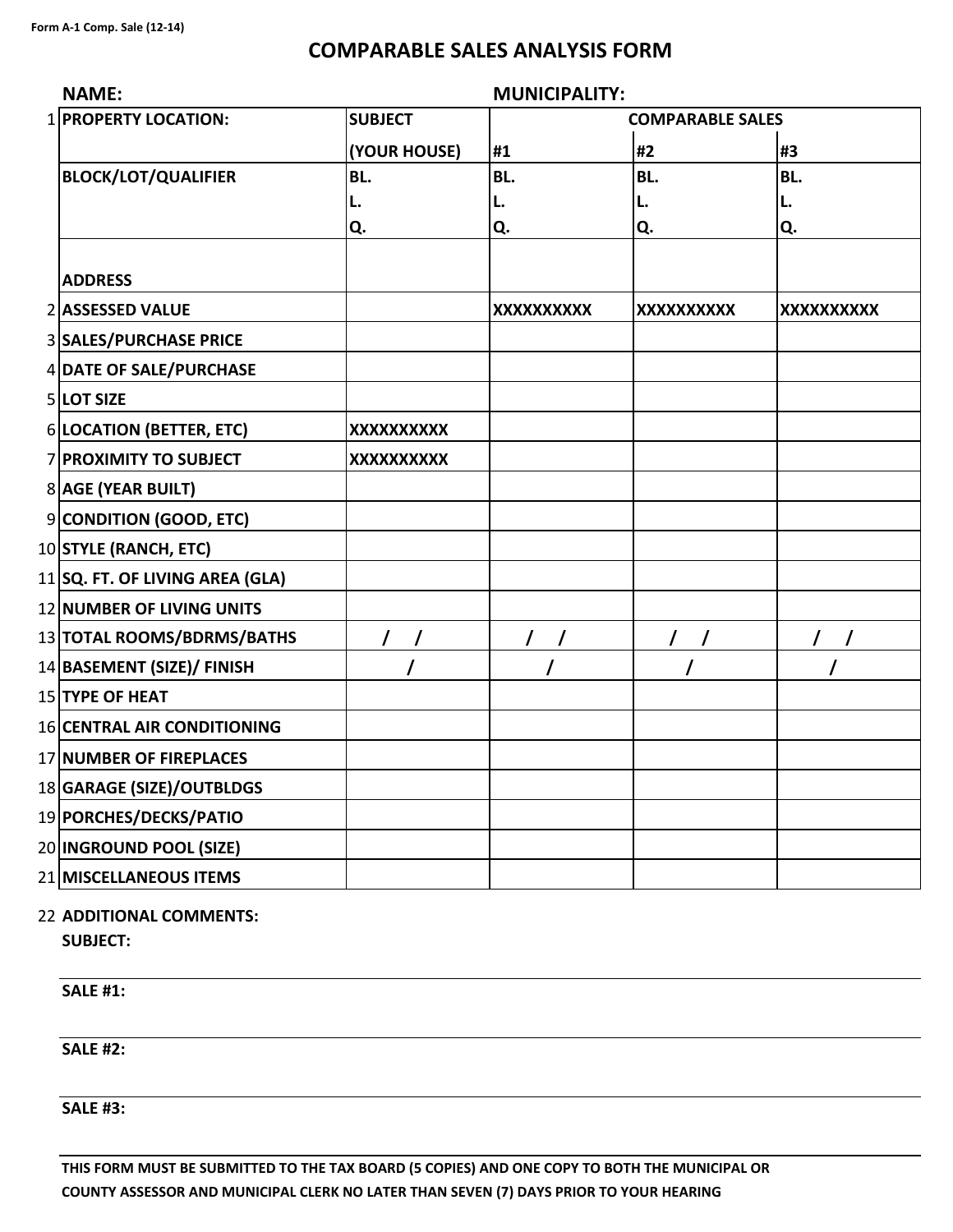## HOW TO PREPARE A COMPARABLE SALES ANALYSIS

This Comparable Sales Analysis Form is an organizer to help you determine if the equalized assessed value of your property exceeds the market value of your property and to aid you in presenting your argument to the assessor and, if necessary, the county tax board.

The first step is to select legally usable comparable property sales, i.e., open market sales between willing buyers and sellers which would be competing with your property if both were offered on the market at the same time. If a typical buyer looking to purchase your property would also consider purchasing your comparable property, because it has similar utility, location and attractiveness, it's probably a good comparison. Next, use the Comparable Sales Analysis Form to compare your property and the properties that have sold.

- 1. Properties' Identification-Select at least three, if possible, properties that have sold which are the most similar to your property. On the "Block and Lot" line, enter your property's identification numbers under "subject" and the numbers of the first three comparable properties under "comparable sales" #1, #2 and #3. On the "Address" line, enter your address and the address of each comparable property sold. The "Q" line is only used for condominiums and qualified farm properties.
- 2. Assessed Value‐ Enter only the "assessed value" for your property (the subject). Your total assessed value is already on all completed appeal forms. Remember, you are trying to measure market value, not assessed value.
- 3. Sale/Purchase Price Enter the sales/purchase price as it appears on the deed. You may confirm prices with public records or with the municipal assessor's office.
- 4. Sale Date‐ Enter the sales date, i.e., closing date or deed date. You may confirm dates with public records or with the municipal assessor's office.
- 5. Lot Size-Enter dimensions, as 50' x 150' (feet), or acres, as 1.25 acres or .50 acres. Note other aspects of the lot as "wooded," "view," "steep," "irregular shape," etc. under "Additional Comments."
- 6. Location-Here your property's location is the standard; use comparative terms, for example, "similar," "better" or "worse," for each comparable sale property. Explain any significant differences in location in "Additional Comments."
- 7. Proximity to Subject-Estimate the distance, in miles or blocks, between your property and the comparable properties sold. If a comparable property is in your immediate area write "neighborhood," "next door" or "one block," etc. If you exclude a similar nearby sale property in favor of one that is farther away, you should be able to explain your reason.
- 8. Age‐Enter the year built.
- 9. Condition- Accurately state the general condition of your property as "good," "fair," "poor," "very good," or "excellent" and the condition of your comparable sales properties using the same terms. Be prepared to justify your statements by your own investigation of each sale. View each comparable property from the exterior and provide at least one photograph of each. Also try to utilize a local multiple listing service, listing agent, or contact the seller, or buyer to ask about the condition of the comparable properties.
- 10. Style- Identify style as "ranch," or one story, "colonial" or two story, "cape" or 1.5 story, "bi-Level," "split level" or "contemporary," etc. Photos help the assessor and county tax board commissioners recognize the style and attractiveness of the properties.
- 11. Square Feet or Gross Living Area, (GLA)-Living area includes all livable space above basement level or above grade and is based on gross or exterior dimensions. Exterior dimensions of 25' x 40' and two full stories would have approximately 2,000 square feet of Gross Living Area. The same exterior dimensions with one and one half stories would have about 1,500 sq. ft. of GLA. Your assessor can provide this number for your